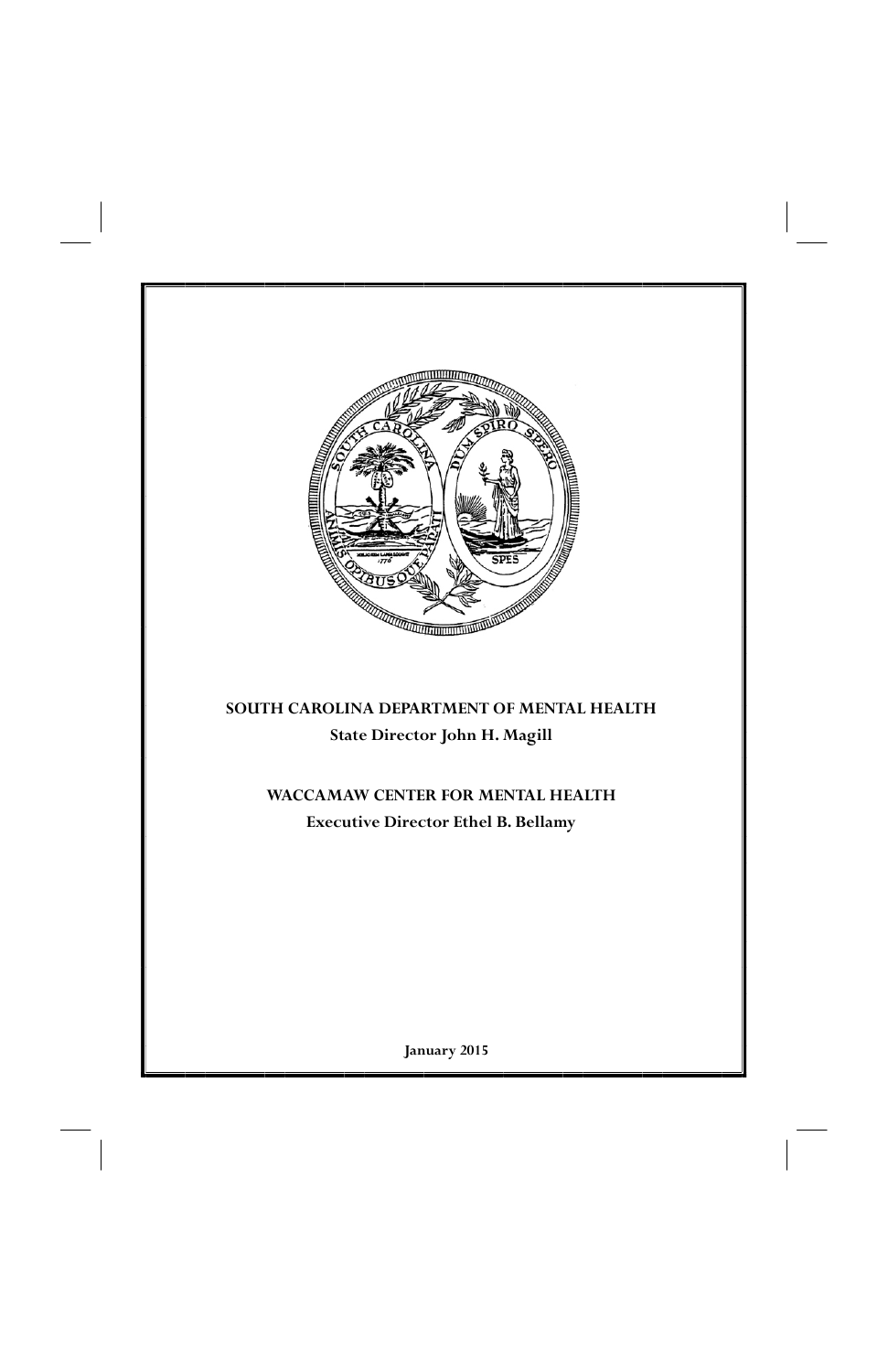#### PAGE 2

South Carolina has a long history of caring for those suffering from mental illness. In 1694, the Lords Proprietors of South Carolina established that the destitute mentally ill should be cared for by local governments. The concept of "Outdoor Relief," based upon Elizabethan Poor Laws, affirmed that the poor, sick and/or disabled should be taken in or boarded at public expense. In 1762, the Fellowship Society of Charleston established an infirmary for the mentally ill. It was not until the 1800's that the mental health movement received legislative attention at the state level.

Championing the mentally ill, South Carolina Legislators Colonel Samuel Farrow and Major William Crafts worked zealously to sensitize their fellow lawmakers to the needs of the mentally ill, and on December 20, 1821, the South Carolina State Legislature passed a statute-at-large approving \$30,000 to build the South Carolina Lunatic Asylum and a school for the 'deaf and dumb'. This legislation made South Carolina the second state in the nation (after Virginia) to provide funds for the care and treatment of people with mental

illnesses.

The Mills Building, designed by renowned architect Robert Mills, was completed and operational

in 1828 as the South Carolina Lunatic Asylum. The facilities grew through the decades to meet demand, until inpatient occupancy peaked in the 1960's at well over 6,000 patients on any given day. Since the 1820's, South Carolina state-run hospitals and nursing homes have treated approximately one million patients and provided over 150 million bed days.

In the 1920's, treatment of the mentally ill began to include outpatient care as well as institutional care. The first outpatient center in South Carolina was established in Columbia in 1923.

The 1950's saw the use of phenothiazines, "miracle drugs" that controlled many severe symptoms of mental illness, making it possible to "unlock" wards. These drugs enabled many patients to function in society and work towards recovery, reducing the need for prolonged hospitalization. Government support and spending increased in the 1960's. The South Carolina Community Mental Health Services Act (1961) and the Federal Community Health Centers Act (1963) provided more funds for local mental health care.

The South Carolina Depart-

ment of Mental Health (DMH) was founded in 1964. In 1967, the first mental healthcare complex in the South, the Columbia Area Mental Health Center,

was built. Since then, the Centers and clinics have served more than three million patients, and provided more than 42 million clinical contacts.

Today, DMH operates a network of 17 community mental health centers, 42 clinics, four hospitals, three veterans' nursing homes, and one community nursing home. DMH is one of the largest hospital and community-based systems of care in South Carolina.

MISSION: TO SUPPORT THE RECOVERY OF PEOPLE WITH MENTAL ILLNESSES.

#### **DMH HOSPITALS AND NURSING HOMES**

**Columbia, SC** 

G. Werber Bryan Psychiatric Hospital

William S. Hall Psychiatric Institute (Child & Adolescents)

Morris Village Alcohol & Drug Addiction Treatment Center

C.M. Tucker, Jr. Nursing Care Center - Stone Pavilion (Veterans Nursing Home)

C.M. Tucker, Jr. Nursing Care Center - Roddey Pavilion

#### **Anderson, SC**

Patrick B. Harris Psychiatric Hospital

Richard M. Campbell Veterans Nursing Home

**Walterboro, SC** 

Veterans Victory House (Veterans Nursing Home)

DMH OPERATES A NETWORK OF SEVENTEEN COMMUNITY MENTAL HEALTH CENTERS, 42 CLINICS, FOUR HOSPITALS, THREE VETERANS' NURSING HOMES, AND ONE COMMUNITY NURSING HOME.

# **DMH BISTORY AND DEMOGRAPHICS**



Babcock Building Cupola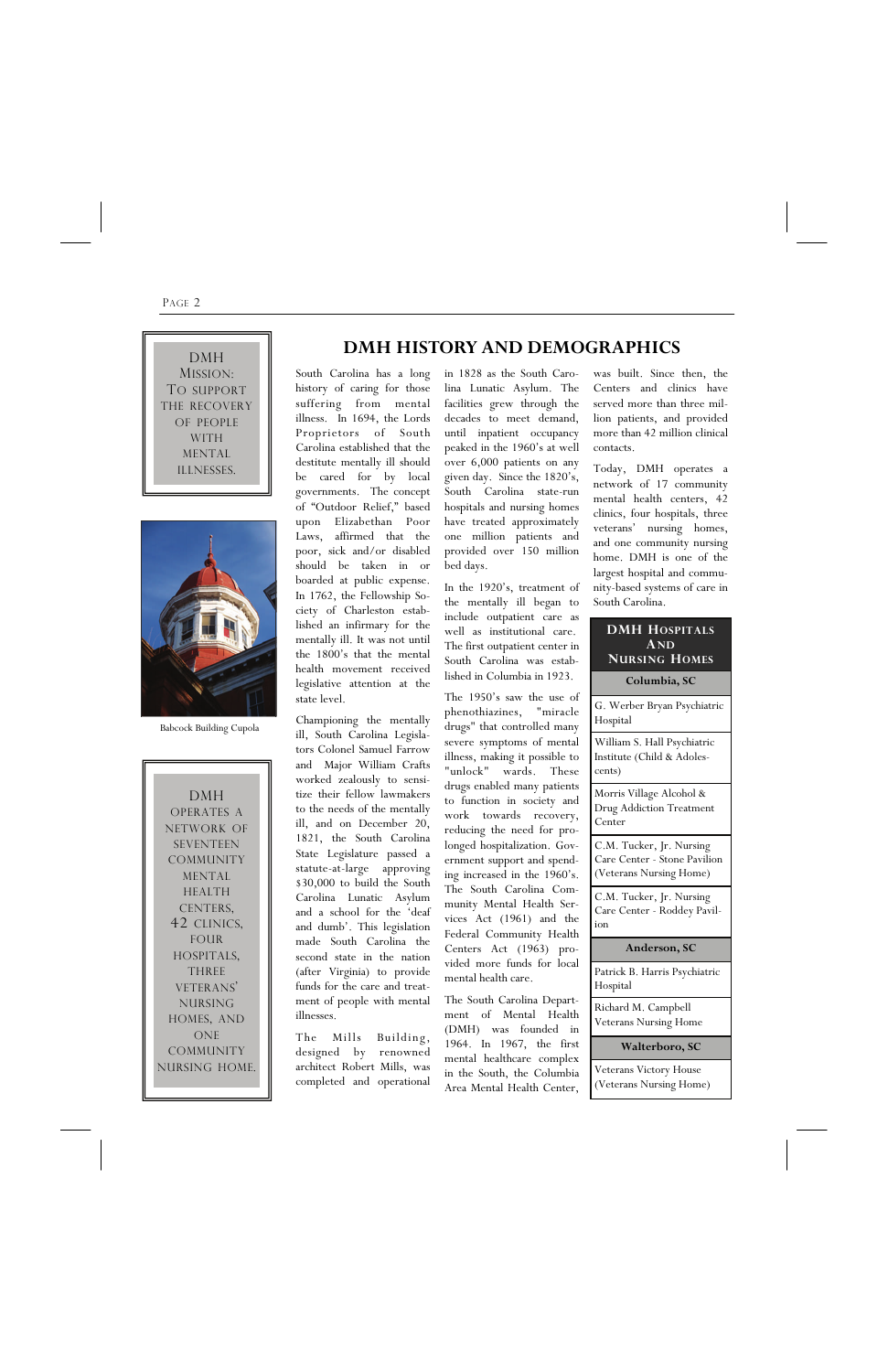#### DMH—WACCAMAW CENTER FOR MENTAL HEALTH PAGE 3



Georgetown County Clinic<br>525 Lafayette Circle - Georgetown, SC 29440

Waccamaw Center for Mental Health<br>164 Waccamaw Medical Park Drive - Conway, SC 29526

Williamsburg County Clinic<br>Nelson Boulevard - Kingstree, SC 29556 501 Ne

Waccamaw Center for Mental Health (WCMH) is an outpatient facility of DMH, which provides comprehensive services in Horry, Georgetown, and Williamsburg counties.

The three counties served by WCMH represent the largest geographical area in the community mental health center system in the State, with a combined total population of more than 369,000 residents. The Center offers an array of mental health services for its patients. Services include crisis intervention, individual, family, and group therapy, psychiatric medication assessment, medication monitoring, and case management.

Each satellite clinic provides similar "core" services of individual, family, and outpatient therapy, while providing additional programs tailored to meet the specific needs of its patient population.

After hours emergency services, provided by mental health professionals, are available in each county.

Since 1967, WCMH has served more than 200,000 children and adults who are impacted by mental illness.

WCMH is accredited by the Commission on Accreditation of Rehabilitation Facilities (CARF).

## **WACCAMAW CENTER FOR MENTAL HEALTH**

SINCE 1967, WCMH HAS SERVED MORE THAN 200,000 CHILDREN AND ADULTS WHO ARE IMPACTED BY MENTAL ILLNESS.



Ethel B. Bellamy Executive Director



Executive Director Ethel B. Bellamy, is a native of Pawleys Island in Georgetown County, South Carolina. She is a Licensed Professional Counselor and Counselor Supervisor. She is also a national consultant for CARF International, a facility which accredits healthcare facilities.

Bellamy has been employed by DMH for more than 30 years. Her roles and responsibilities in mental health have included emergency services, specialized treatment for

sexually abused children, and advanced therapy for adults experiencing emotional disruptions.

When she was the George-

town clinic director, she successfully implemented the School-based Mental Health Program in Georgetown County Schools; the HOSTS program, a truancy diversion program in partnership with the School System and the County Solicitors Office; and, in association with Mental Health America of Georgetown County, assisted in the design and construction of Meadowlands Apartments, an apartment complex for persons with mental illness and

disabilities. She spearheaded the construction of a new mental health clinic in Georgetown County. Bellamy accepted the position of executive director in 2012.

Bellamy's vision for Waccamaw includes a Center that is not only surviving, but thriving, now and beyond. "The diligence and commitment of the staff to carry out the Center's mission to serve those in need of mental health care remains strong. The Center has maintained its' core services in the face of a rapidly changing healthcare environment; we provide the highest quality services to those whom we are privileged to serve," said Bellamy.

Bellamy is actively involved with her sorority, Delta Sigma Theta, her church, and other community boards and organizations.

#### **ETHEL B. BELLAMY, EXECUTIVE DIRECTOR**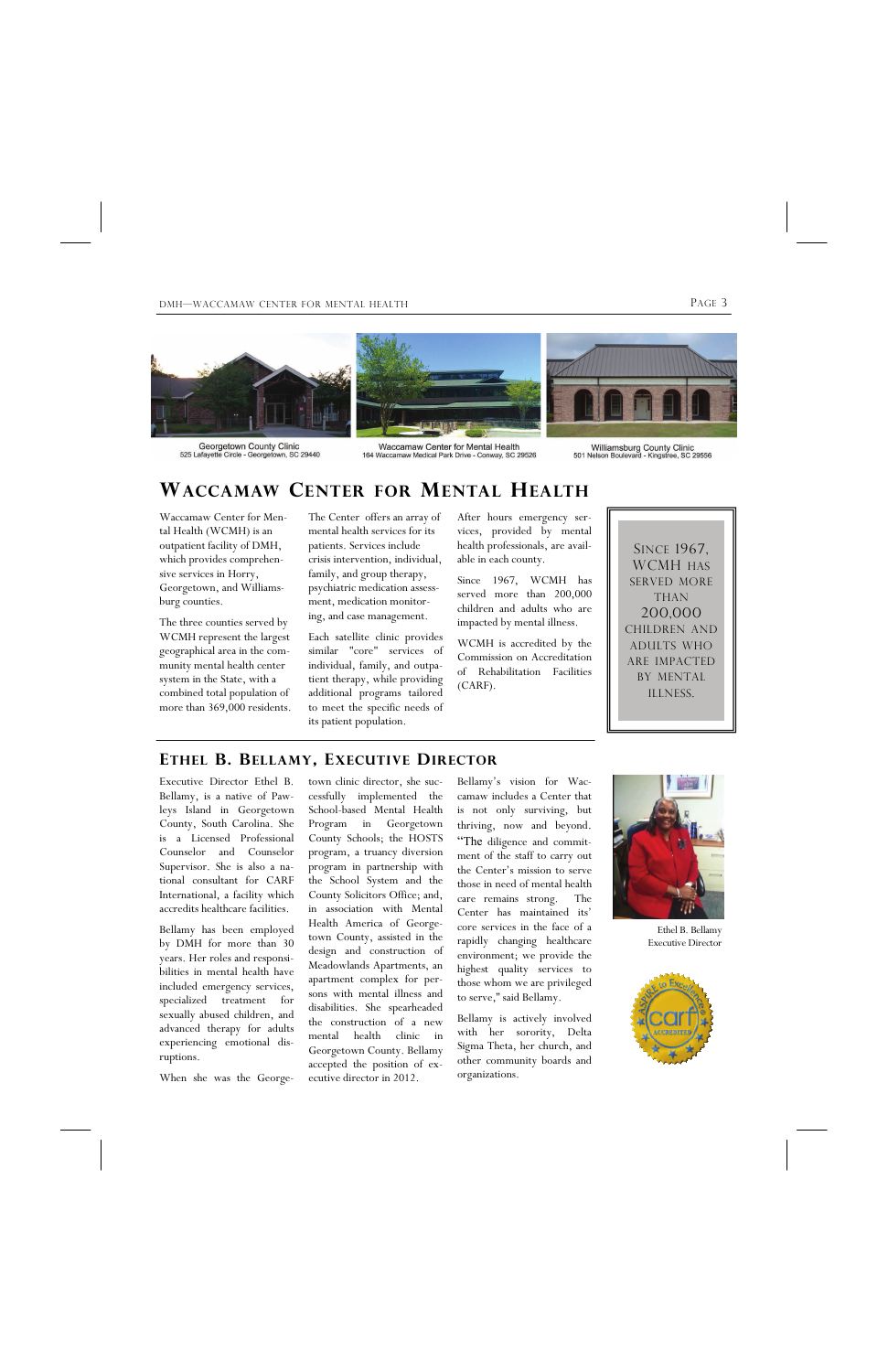PAGE 4

#### **CALEP BROWN, WCMH GOVERNING BOARD CHAIR**

speaking for themselves.

Brown feels there should be no stigma attached to mental illness, because it is a medical condition and should be treated accordingly. Mental illness is often shunned, hidden, or ignored in our society. However, it should be accepted with understanding and compassion.

According to Brown, there is a strong need for increased funding. "Continuous dialogue is needed at the state and local levels to address awareness, acceptance, treatment, and adequate appropriations. Lack of funding is detrimental not only to healthcare in general, but also results in increased cost to many other agencies such as law enforcement and hospitals.

There is a saying, 'We cannot control events that will happen in society, but we can control our response to them.' We should do everything possible to prevent future events that would negatively reflect on mental health. Again, mental illness is a medical condition. Like heart disease, anyone can develop a mental illness; we may not be able to prevent it, but with proper acceptance, diagnosis, medication, and treatment, recovery is possible," said Brown.

WCMH board members work to raise awareness of the importance of mental health services in the community. Calep Brown has been a WCMH Governing Board Member since 1994 and has served as Chair since January 2010.

WCMH board members are extremely committed. They come from diverse backgrounds with unique strengths and knowledge. Brown appreciates their input in discussions, collaboration with stakeholders, and advocating efforts on behalf of those with mental health issues. In the community, the Board is a strong voice for those who have difficulty

Calep Brown Board Chair



Dr. Rupa Shetty Medical Director

Rupa Shetty, MD, has been the medical director for WCMH since July 2013. She originates from Mumbai, India and became a licensed, practicing physician at the age of 23.

After moving to the United States, she attended and completed her residency in Psychiatry from the Medical College of Georgia. At the conclusion of her residency, she went completed her Fellowship in Child and Adolescent Psychiatry and served as Chief Resident.

Dr. Shetty is one of roughly 7,000 psychiatrists in the United States who holds Board Certification in General Adult Psychiatry and Adolescent Psychiatry. She has more than 15 years of experience in mental health,

psychiatry, and substance abuse treatment. She brings concepts of Cognitive Behavioral Therapy/Trauma Focused Therapy for adolescents, an approach that focuses on a system of evidence -based treatments for behavior modification.

Dr. Shetty has been instrumental in recruiting and retaining an excellent team of physicians and a nurse practitioner. She has identified strengths and weakness of each clinic and works with staff to implement systems to make the Center successful. "Our team of physicians work closely with clinicians and nurses on a regular basis which helps prevent crises and improves the Center's overall functioning and pa-

tient satisfaction," said Dr. Shetty.

Dr. Shetty is striving for the WCMH to be the first choice for Outpatient Psychiatry and Behavioral Health issues in the community. WCMH physicians have developed a training program, which focuses on psychiatric illnesses and new treatment approaches. Dr. Shetty, along with the Executive Director Bellamy, wants to connect with the nursing homes in the area to provide psychiatric care to the elderly population.

Another area of interest for Dr. Shetty is the homeless

program, which she would like to see grow. She possesses an excellent system; a patient-centered approach coupled with a great sense of empathy.

#### **DR. RUPA SHETTY, MEDICAL DIRECTOR**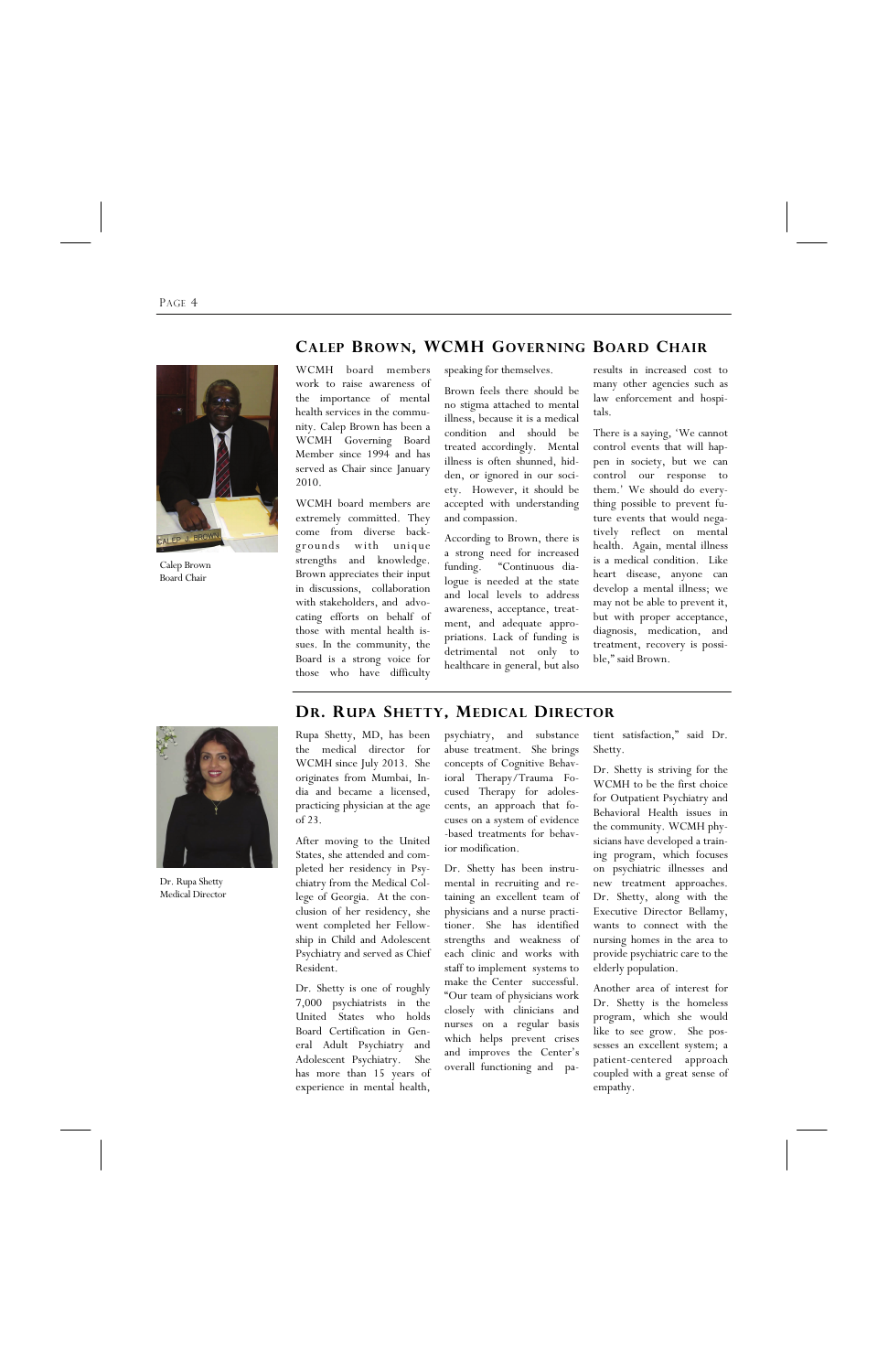DMH—WACCAMAW CENTER FOR MENTAL HEALTH **PAGE 5** 

#### **LORI CHAPPELLE, CONWAY CLINIC DIRECTOR**

THE WCMH SCHOOL-BASED PROGRAM CURRENTLY SERVES APPROXIMATELY 1,500 CHILDREN IN 36 SCHOOLS IN THREE COUNTIES.

vided to uninsured and underinsured children and youth.

In conjunction with the University of South Carolina, WCMH is honored to be part of a National Institute of Health grant, conducting a study to recognize Schoolbased Counseling as a best practice.

"It is important to have school -based services available in the community, even if we are not able to provide all of the services or we have to provide them in a different manner. My goal is to sustain school-based services in any way I can. We are looking for new funding opportunities: grants, 501(c)3s, and partnerships, whatever it takes. Relationships and partnerships are critical. We must find ways to connect with others; we have to evolve, identify needs, and find ways to meet them," said Chappelle.

grams work by embedding mental health professionals in schools to be easily accessible to children and their families in the local community. The mission of the School-based Program is to identify and intervene at early points in emotional disturbances, and assist parents, teachers, and counselors in developing comprehensive strategies for resolving those difficulties. 75% of the children served by WCMH are served through the Center's school-based services.

During FY14, the State Legislature provided funding to support the expansion of School-based programs across the State. Due to the continued success of the Program, WCMH has received funding to hire seven additional school -based counselors.

In addition to the funding provided by the State, WCMH requests funding from the local school districts to help support services pro-

From the time she was in middle school, Lori Chappelle knew she wanted to be a therapist. Her husband's career as a golf instructor brought her to the area, but the scope and depth of treatment available for children and families with mental illness kept her here.

She began her employment at WCMH in 2001, as the Family Preservation Coordinator and became the Child, Adolescent, and Families (CAF) Director in 2003, after demonstrating excellent leadership abilities. In 2013, Lori became the clinic director for the Conway office overseeing programs for children, youth, and adults.

DMH State Director John H. Magill has said WCMH has one of the best CAF and School-based programs in the State. The WCMH Schoolbased Program currently serves approximately 1,500 children in 36 schools in three counties. School-based pro-



Lori Chappelle Conway Clinic Director for Adults, Children, Adolescent, and Families

### **WCMH'S OUTSTANDING PROGRAMS**

WCMH has many outstanding programs, including:

**School-based Services,**  where more than 1,500 children and their families are served by counselors located within schools throughout the three counties.

**The Housing Program** has grown to include more than 125 recipients of permanent housing, where clients and family members are provided with intense support services

to bolster their independence within the community.

**The Toward Local Care Program** is a leader among other mental health centers in its aggressive approach to inhome services provided to clients with severe and persistent mental disorders who are discharged from state inpa-

tient facilities.

**The Homeless Outreach Program,** in partnership with Little River Medical

Center, assists homeless individuals, those with mental illness as well as those with co -occurring (COD) substance abuse disorders, in accessing needed services.

**The Individual Placement Support Program,**  which works collaboratively with SC Department of Vocational Rehabilitation to assist persons with mental illness to obtain meaningful and competitive employment.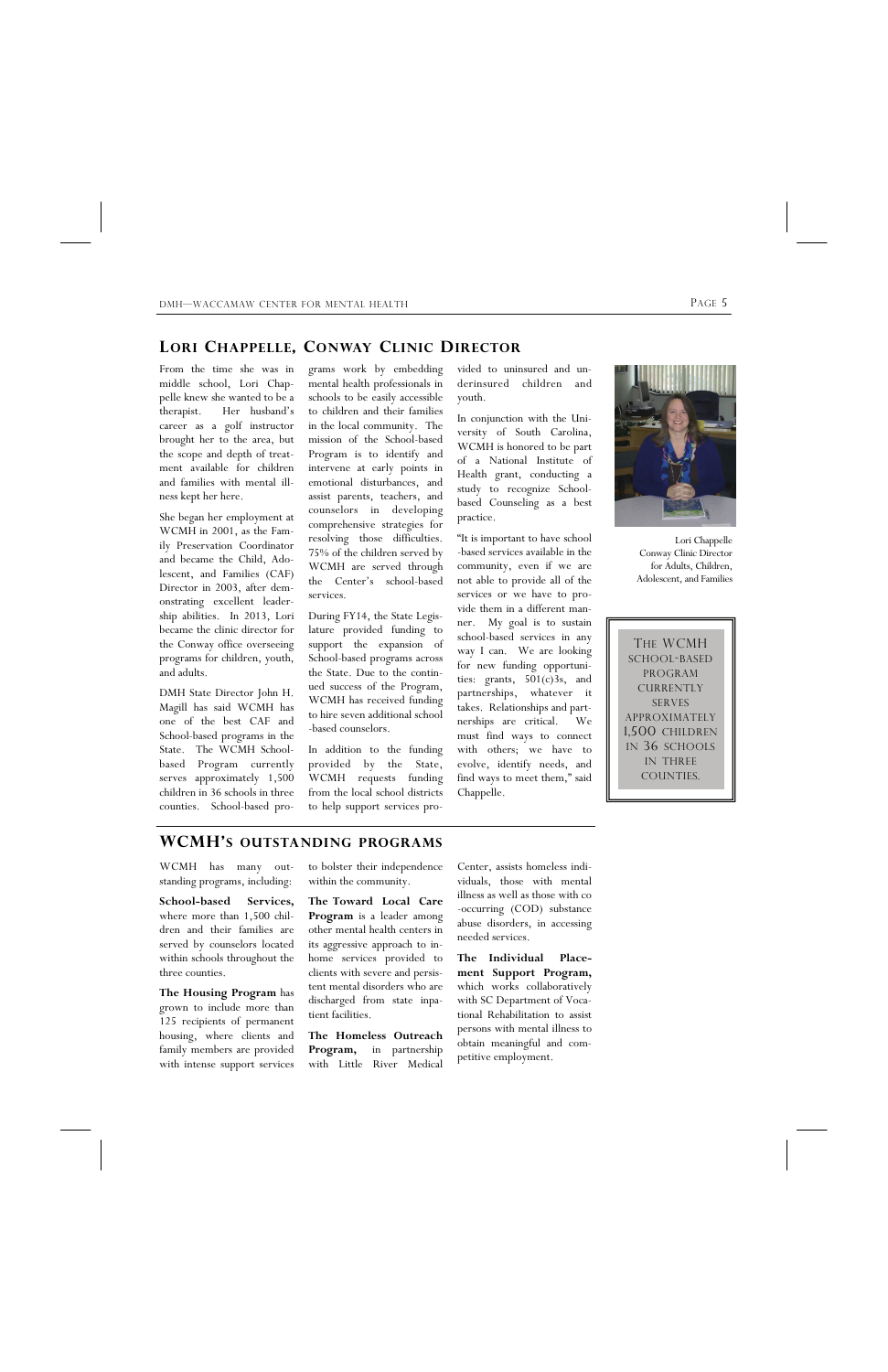#### PAGE 6

THE GOAL OF THE HOUSING/ **HOMELESS** PROGRAM IS TO PROVIDE HOMELESS PSYCHIATRIC CLIENTS AND THEIR FAMILIES A WAY TO OBTAIN SAFE, DECENT, AND AFFORDABLE HOUSING.

obtaining a Shelter Plus Care Grant, which provides rental assistance vouchers to individuals and families who are homeless in Horry, Williamsburg, and Georgetown counties.

Brown participated in a 10 year collaborative plan to end homelessness in Horry County.

Brown's community service includes :

- Serving as Chair of Eastern Carolina Homelessness Organization (ECHO), a non-profit organization formed by homeless providers throughout a 12 county area in South Carolina.
- Serving as Chair of the Grant Selection Committee, which is responsible for rating and ranking projects that will be funded through HUD.
- A recent appointment to the Horry County Affordable/Workforce Housing Commission for a three-year term.
- Serving as President of the local chapter of South Carolina State Employees Association.

Jackie Brown is in her 20<sup>th</sup> year at WCMH. She assumed the role of director of Special Services in 2013 and remains the coordinator of the Housing/Homeless Program at WCMH. Shortly after she joined the Agency in 1994, Brown established a program that provides an opportunity for homeless clients with co-occurring psychiatric and substance disorders to obtain safe, decent, and affordable housing.

> Additionally, Brown serves on several other boards at both local and state level.

Honors and Awards:

 Certificate of Recognition for participation in implementing evidenced -based Supported Employment Program.

Porter Place **Apartments** , Williamsburg County, provides 20 one-bedroom units for the homeless.

**Balsam** Place **Apartments**, Myrtle Beach, provides 25 single-room units for chronically homeless and disabled males.

Recognized for her passion Program Coordinator and devotion to her work ness Organization **WCMH Partners:** with the chronically homeless population, Brown's dedication has led to the development of many partnerships within the community. Under her leadership, WCMH partners with Swansgate Apartments, Porter Place Apartments, The Alliance Inn, Meadowlands, Balsam Place Apartments, and Halyard Bend.

> The Housing Program has grown to include more than 125 recipients of permanent housing, where clients and family members are provided with intense support services to foster independence within the community.

The Homeless Outreach Program, in partnership with Little River Medical Center, assists homeless individuals, those with mental illness as

well as those with cooccurring (COD) substance abuse disorders, to access needed services.

Through Brown's efforts, the Center was instrumental in

- 2009 Horry County Clinic Outstanding Employee.
	- Appreciation Award for loyal service as President of Total Care for Homeless Coalition.
	- Certificate of Completion of the SCDMH Community Mental Health Center Executive Leadership Development Program.

### **JACKIE BROWN, DIRECTOR OF SPECIAL SERVICES AND HOUSING/HOMELESS PROGRAM COORDINATOR**



Jackie Brown Director of Special Services and Housing/Homeless

**S w a n s g a t e Apartments**, Myrtle Beach, provides 14 one-bedroom units of affordable housing.

**The Alliance Inn**, Myrtle Beach, provides 54 one, two, and three-bedroom units.

**Meadowlands**, Andrews, provides 12 one-bedroom free standing units.

**Halyard Bend**, Horry County, provides 8 one and two-bedroom units.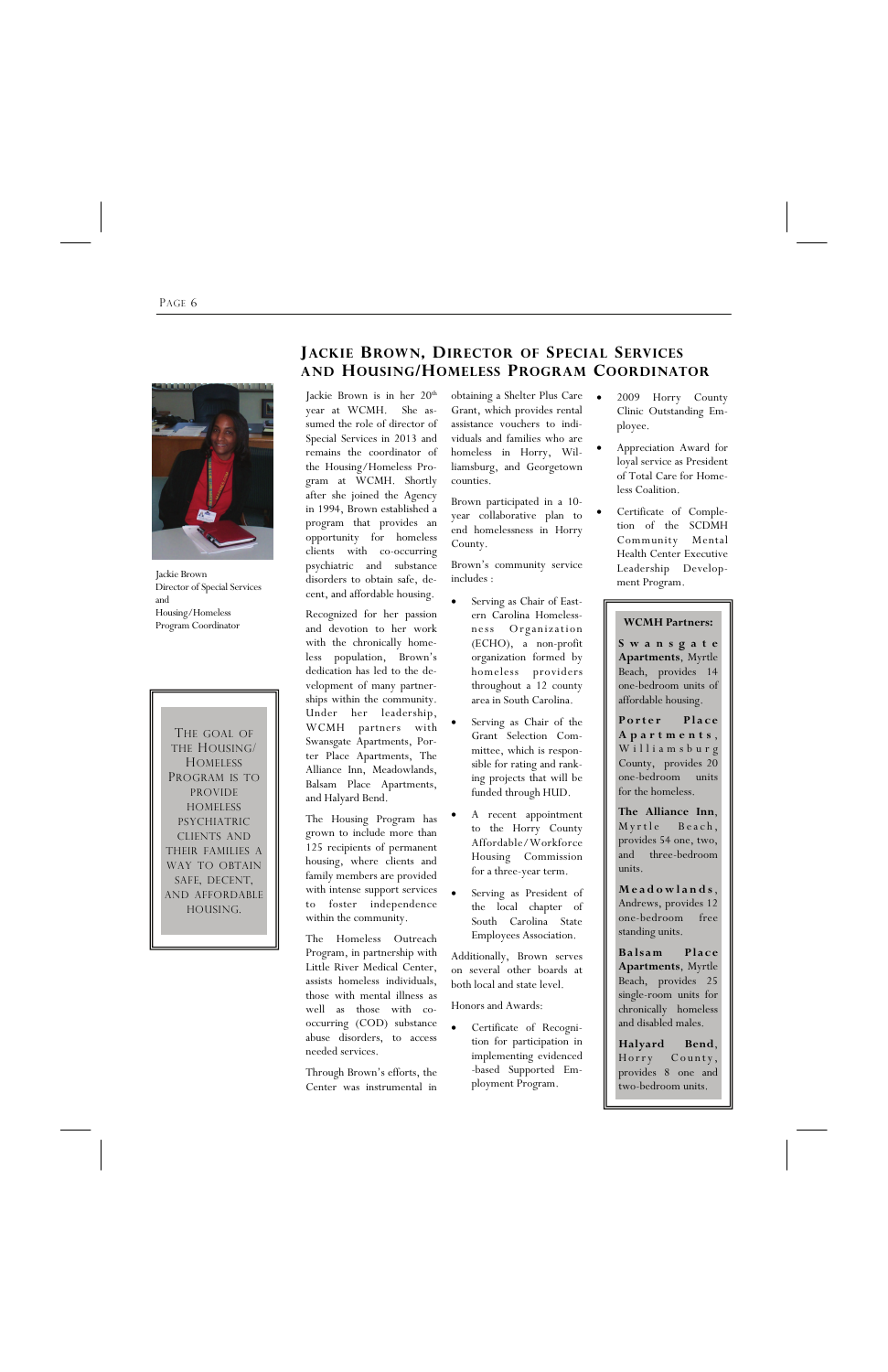WMHC Crisis Stabilization initiatives include implementing Center-to-Clinic Telepsychiatry. It has proven useful and effective throughout the Center in that it provides psychiatric services to all counties in the Center's service area. This includes Williamsburg, the most remote of its catchment area.

The development of the Hospital Telepsychiatry Case Coordinator position has enhanced continuity of care between the emergency room and the local mental health center by working with patients who are evaluated overnight and referred to the Center for follow-up. An expansion of the Crisis Stabilization initiative is the addition of cost-shared positions with local hospital emergency departments. WCMH professionals are co-located in local emergency rooms and WMHC to assist in response to behavioral health patients.

The partnership between local Housing Coalitions is now a part of ECHO, the regional task force for community housing.

The Center's relationship with local primary healthcare entities continues to grow through the provision of integrated services via a Transformation Transfer Initiative Grant, the Homeless Outreach Program, and sharing psychiatric services.

A planning committee made up of community leaders and agency heads, led by the Horry County Sheriff's Department, has organized to pursue the establishment of a much needed mental health court in Horry County.

The established legacy of community-based partnerships continues through collaborative expansions and the development of new partnerships. These partnerships tend to increase quality of service delivery while reducing waste of resources.

WCMH's relationship with Lighthouse Care Center of Conway, Palmetto Low Country, and Any Length Recovery Center are examples of public-private relationships resulting in local acute care for patients.

Eight local hospitals in the Waccamaw service area either have, or are in the process of installing, Telepsychiatry as part of the Duke Endowment Grant given to DMH for the purpose of providing psychiatric consultations to local hospital emergency departments.

#### **WCMH PARTNERS WITH COMMUNITY AGENCIES**

WCMH partners with the Georgetown Community Cares Network (GCCN) and AccessHealth-Horry to provide quality medical care for under and uninsured residents of the two counties.

GCCN was established in 2011 as an AccessHealth-SC initiative in partnership with Georgetown Hospital System and The Duke Endowment.

GCCN's purpose is to ensure uninsured individuals be-

tween the ages of 19 and 64 in the area, have access to health care. GCCN and community partners are committed to ensuring each person in

the community has a medical doctor he or she can afford, access to ordered medication, and a way to get to medical appointments.

"As a community of hospital partners, medical providers, community agencies, and behavioral health partners, we are working to manage the high prevalence of chronic disease in our community," said Linda Bonesteel, director of GCCN.

The Healthy Outcomes Program gives community members extra support and health education about diabetes, high blood pressure, asthma, and congestive heart failure.

Funding for this work comes from the Duke Endowment, Georgetown Hospital system, Georgetown Hospital Foundation, and the Department of Health and Human Services.

In February 2014, GCCN was among only five programs in the nation selected as a "Program of Promise" by the 2013 Hospital Charitable Service Awards, which honors programs with a clear vision for addressing underserved community health needs and singles them out as models for other programs.

### **GEORGETOWN COMMUNITY CARE NETWORK**



Linda Bonesteel Director of Georgetown Community Care Network